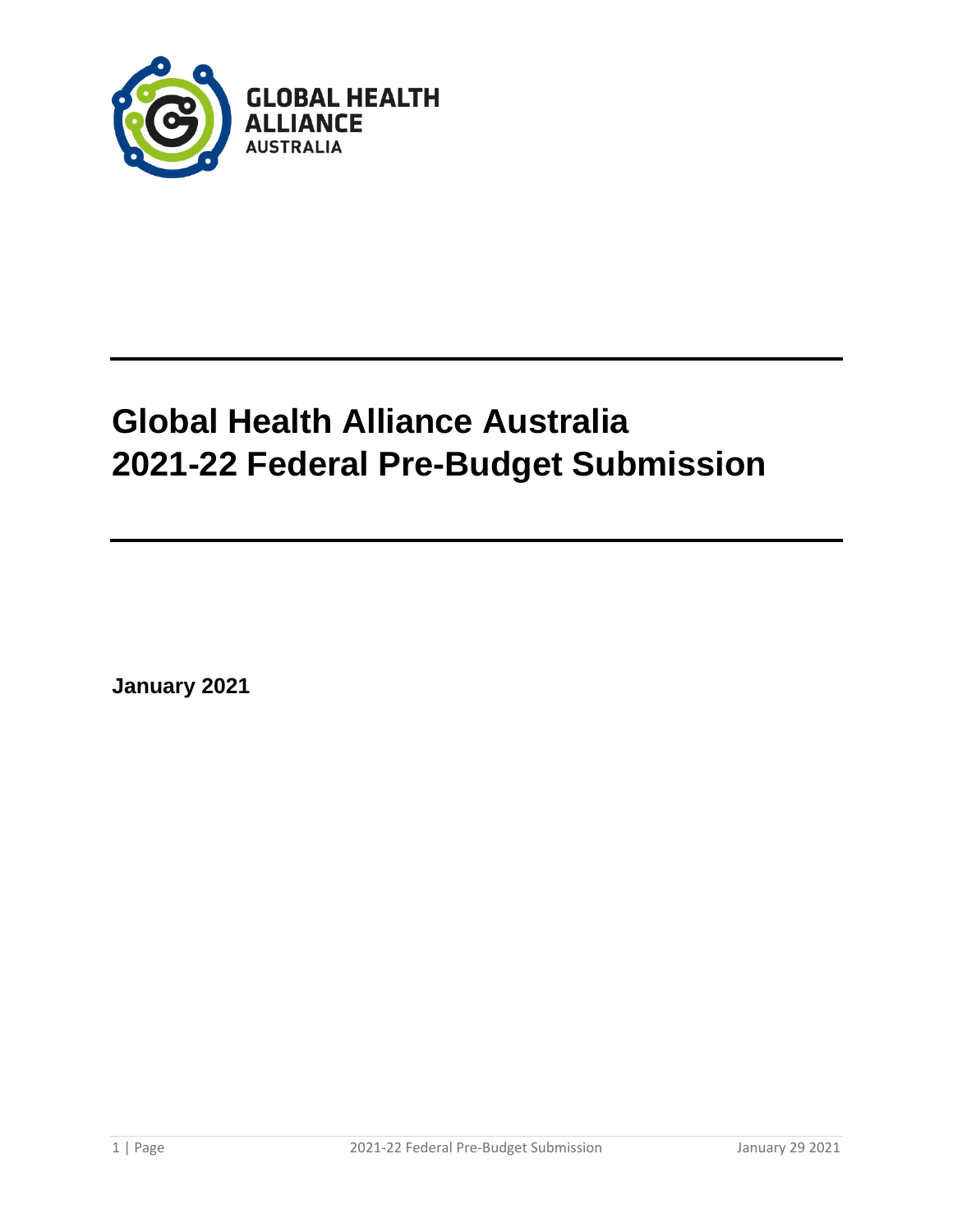

# **CONTACT**

For further information about this submission, please contact:

**Abbie Minter** Deputy Director, Global Health Alliance [deputydirector@glham.org](mailto:deputydirector@glham.org) 0476 774 351

#### **ACKNOWLEDGEMENTS**

Global Health Alliance acknowledges Aboriginal and Torres Strait Islander peoples as the traditional owners and custodians of the land on which we work. We pay our respect to elders past, present and emerging.

## **GLOBAL HEALTH ALLIANCE AUSTRALIA**

The Global Health Alliance Australia is an innovative and trusted Alliance of member organisations based in Australia, which drives change through specialist advice and expertise; influence and advocacy; connections and networking; and, collaboration and investment.

The Alliance aims to advance health equity and health security through sustainable development in our region.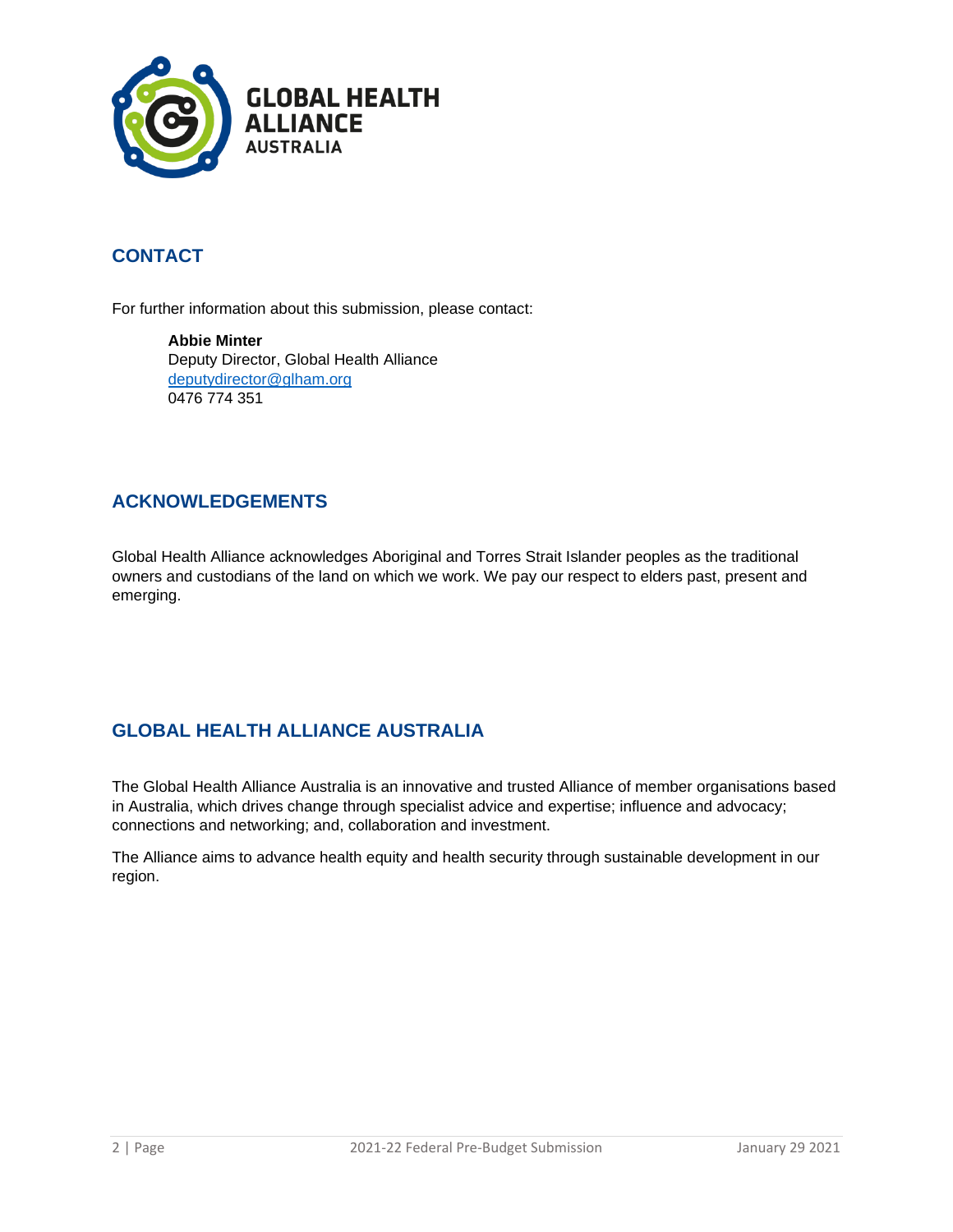

#### **EXECUTIVE SUMMARY**

The Global Health Alliance Australia welcome the opportunity to be able to provide a submission for the 2021-22 Federal Budget.

2020 has highlighted the importance of a robust, fully-funded global health ecosystem in Australia and regionally. The rapid research, development and rollout of COVID-19 vaccines has shown what can be achieved when the sector receives sufficient resourcing and investment, and at the same time has shone a spotlight on the fragility of underfunded health systems in our region to withstand unexpected crises.

As the peak body for global health organisations in Australia, we welcome the significant contributions made by the Australian Government in 2020-21 to respond to the pandemic, including the \$80m contribution to the COVAX Advanced Market Commitment to support equitable vaccine access, and the \$523m commitment over three years for the Regional Vaccine Access and Health Security Initiative.

But the pandemic is far from over. This submission supports further strong leadership from the Australian Government towards the international COVID-19 response, via allocations made in, and in addition to, the existing Official Development Assistance (ODA) expenditure. We support investments towards the immediate COVID-19 response to coordinate a fair and equitable recovery, and to prevent and mitigate the alarming rise of secondary health impacts of the pandemic. We also call for increased spending towards improving health security and ensuring preparedness for future infectious disease outbreaks.

Lastly, in a year where the Australian Government has been unwavering in its support for heeding science and following evidence-based approaches, we renew our urgent call for acknowledgement and action to address the impact of climate change on global health.

The following recommendations are thus suggested, and detailed in the following pages:

**Recommendation 1:** Consistent with our G20 commitments and our regional and multilateral interests, increase Australia's contribution to the ACT Accelerator's global COVID-19 response and recovery collaboration by at least \$500 million in the 2021-22 Federal Budget. This increase should be in addition to the existing ODA budget and the new measures announced in 2020-21.

**Recommendation 2:** To adapt and maintain the delivery of vital global health programs, and to mitigate the secondary health impacts of COVID-19, the Australian Government should contribute at least \$72.6 million to the Global Fund to Fight AIDS, TB and Malaria, and \$60 million to Gavi, the Vaccine Alliance in fiscal year 2021-22, in line with pledges made in 2019 and 2020 to their respective replenishment rounds.

**Recommendation 3:** Australia must build our region's resilience to health security challenges through increased and sustained Official Development Assistance spending. The Australian Government and Opposition are urged to jointly agree to a sustained increase to the official development assistance budget, with a view to achieving a bipartisan commitment of 0.5% of GNI by 2025/26, and a pathway to the internationally-agreed benchmark of 0.7%.

**Recommendation 4:** The Australian Government should provide \$250 million in funding to support the formation of the Australian Institutes of Infectious Diseases and Global Health and the new facility in Melbourne.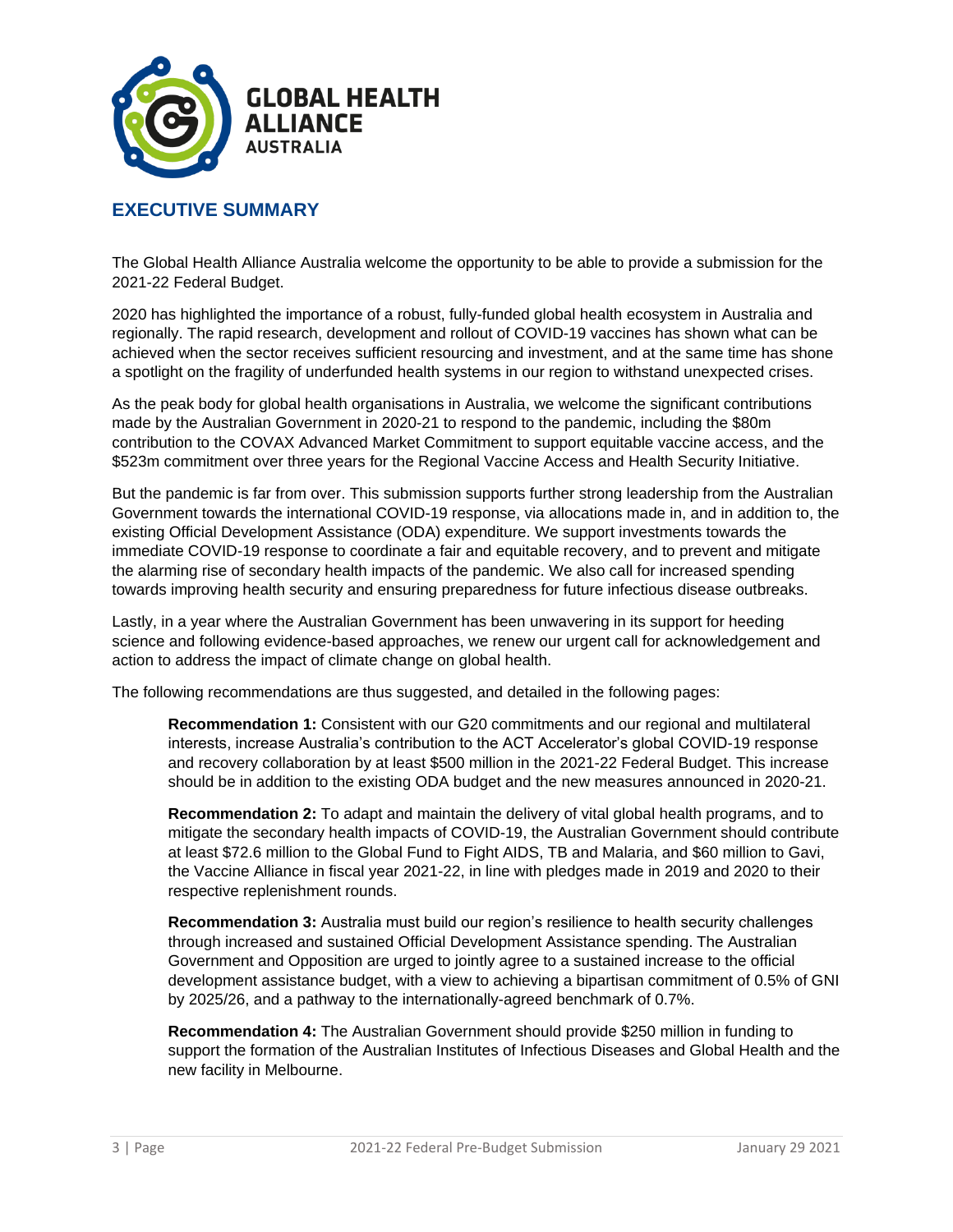

**Recommendation 5:** The Australian Government should draw on funds allocated to the \$2 billion Australian Infrastructure Financing Facility for the Pacific to address serious climate-sensitive health challenges across the region.

**Recommendation 6:** The Australian Government should establish a multi-institutional Health and Climate Change Research Facility, based in rural Australia with a financial contribution of at least \$20 million over four years.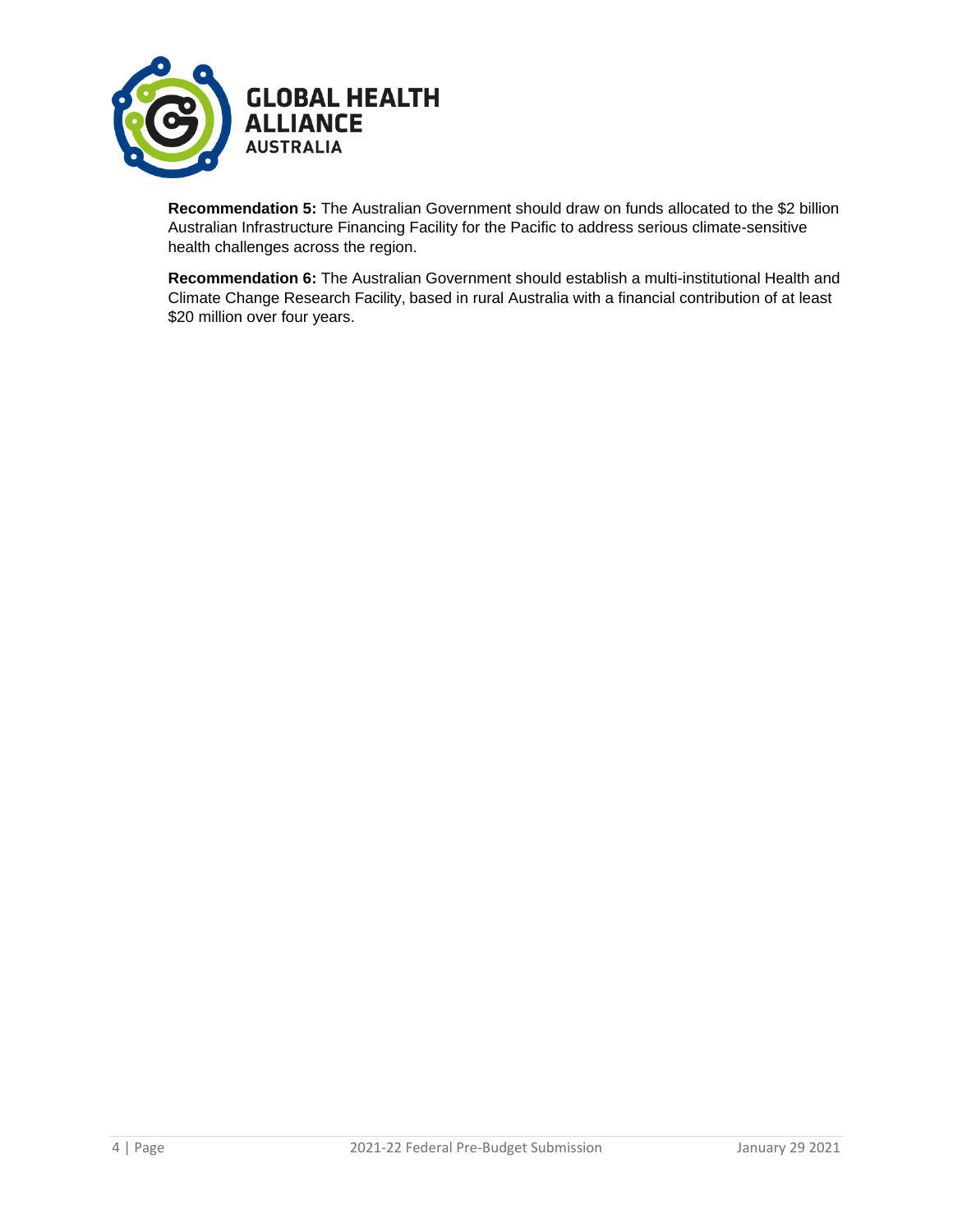

#### **KEY RECOMMENDATIONS**

#### **1. Increase support to the global effort to accelerate the end of the COVID-19 pandemic through equitable access to safe and effective tests, treatments and vaccines.**

Speeding up the end to the acute phase of the COVID-19 pandemic will be crucial to save lives, improve livelihoods, protect hard-fought progress and to restart the global economy. But an accelerated recovery can only be achieved via significant investments from high-income countries to enable and coordinate an equitable distribution of safe and effective vaccines, tests and treatments.

Early, large-scale financial backing of vaccine research, development and manufacturing has meant that the first safe and effective vaccines are now commencing rollout. But with high-income countries prioritising coverage of their own populations, current forecasts suggest that most low-income countries will not have adequate, or even minimal, access to a vaccine before 2022-23<sup>i</sup>. The WHO has described this as an unfolding "moral catastrophe".

Equitable distribution of vaccines is in every country's economic interest, with the International Chamber of Commerce estimating a \$9 trillion loss to the global economy by 2025 if developing countries are shut out of the vaccine rollout in 2021<sup>ii</sup>. Moreover, in the absence of a fair and equitable global vaccine rollout, Australia and its Indo-Pacific neighbours will remain vulnerable to recurring outbreaks, and initiatives to kick-start tourism and labour mobility such as the proposed Trans-Tasman Travel Bubble will remain unlikely. This will undermine regional stability, economic confidence and social cohesion. It will also provide an opening for those states which may exploit the pandemic to undermine the rules-based order.

Further disparity between high income countries and low- and middle- income countries' access to tests and treatments is also expected to exacerbate in 2021.

In April 2020, the Access to COVID-19 Tools (ACT) Accelerator was convened by the World Health Organisation, European Commission, The Bill and Melinda Gates Foundation and the French Government. ACT-A was established with a mandate to accelerate global access to tools that will end the acute phase of the COVID-19 pandemic and support the health systems needed to deliver these in order to prevent further disruption to lives and livelihoods.

Investment in the ACT Accelerator is the world's best bet and most viable solution for ending the acute phase of the pandemic and restarting the global economy, yet it remains severely underfunded.

- The Diagnostics Pillar (led by the Global Fund and FIND) requires total funding of US\$6 billion to continue the development of more widely available, affordable and easy-to-use tests, including self-tests, as well as to fund procurement to meet the immediate testing needs of low- and middle-income countries; however, it currently has a funding gap of US\$5.3 billion (AU\$6.9 billion);
- The Therapeutics Pillar (led by Unitaid and Wellcome) requires a total of US\$6.6 billion to rapidly fund treatment research, prepare the market to produce treatments at scale, and deliver lifesaving treatments such as monoclonal antibodies in low- and middle-income countries; it currently has a funding gap of US\$6.2 billion (AU\$8.07 billion);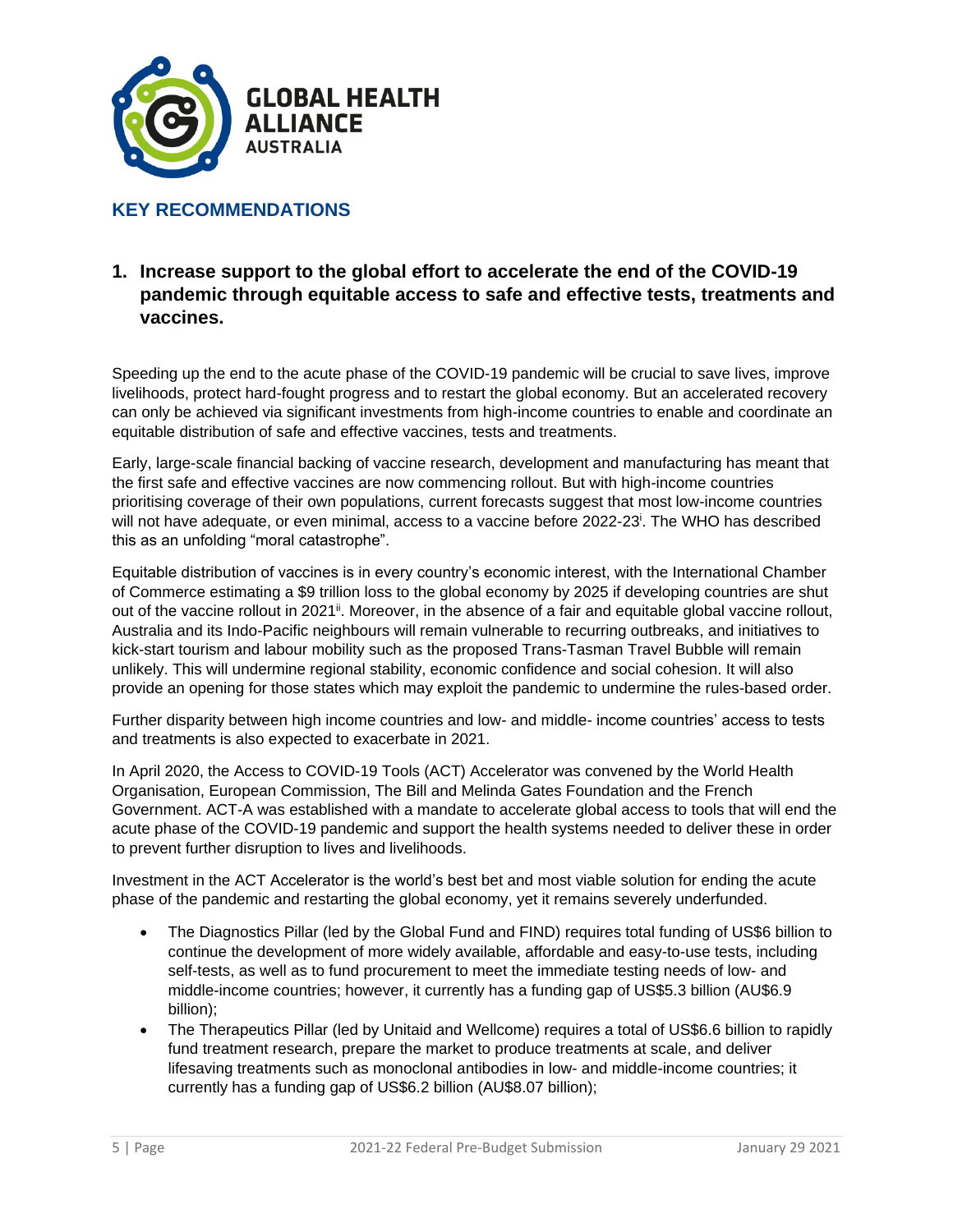

- The Vaccines Pillar (led by Gavi, the Vaccine Alliance and the Coalition for Epidemic Preparedness Innovations) requires a total of US\$ 11.1 billion to ensure country readiness and equitable access to vaccines for low- and middle-income countries but has an outstanding funding gap of US3.3 billion (AU\$4.3 billion);
- The Health Systems Connector (led by the Global Fund and the World Bank) requires US\$9.5 billion to prepare health systems and ensure access to oxygen and personal protective equipment but has a funding gap of US\$9.1 billion (AU\$ 11.85 billion)



*Figure 1. The ACT-Accelerator is organised into four pillars of work: diagnostics, treatment, vaccines and health system strengthening. Each pillar is vital to the overall effort and involves innovation and collaboration*

In November 2020, Australia, along with other G20 nations, committed to "spare no effort to ensure that all people have affordable and equitable access to safe and effective COVID-19 diagnostics, therapeutics and vaccines". However, while Australia has committed US\$68 million (AU\$80 million) for the Accelerator in 2021, fellow G20 nations such as Canada and the UK have committed over ten times this amount — US\$688 million (AU \$896 million) and US\$1.08 billion (AU\$1.41 billion), respectively. The US has also approved a commitment of US\$4 billion (AU\$5.21 billion) to the COVAX Advanced Market Commitment.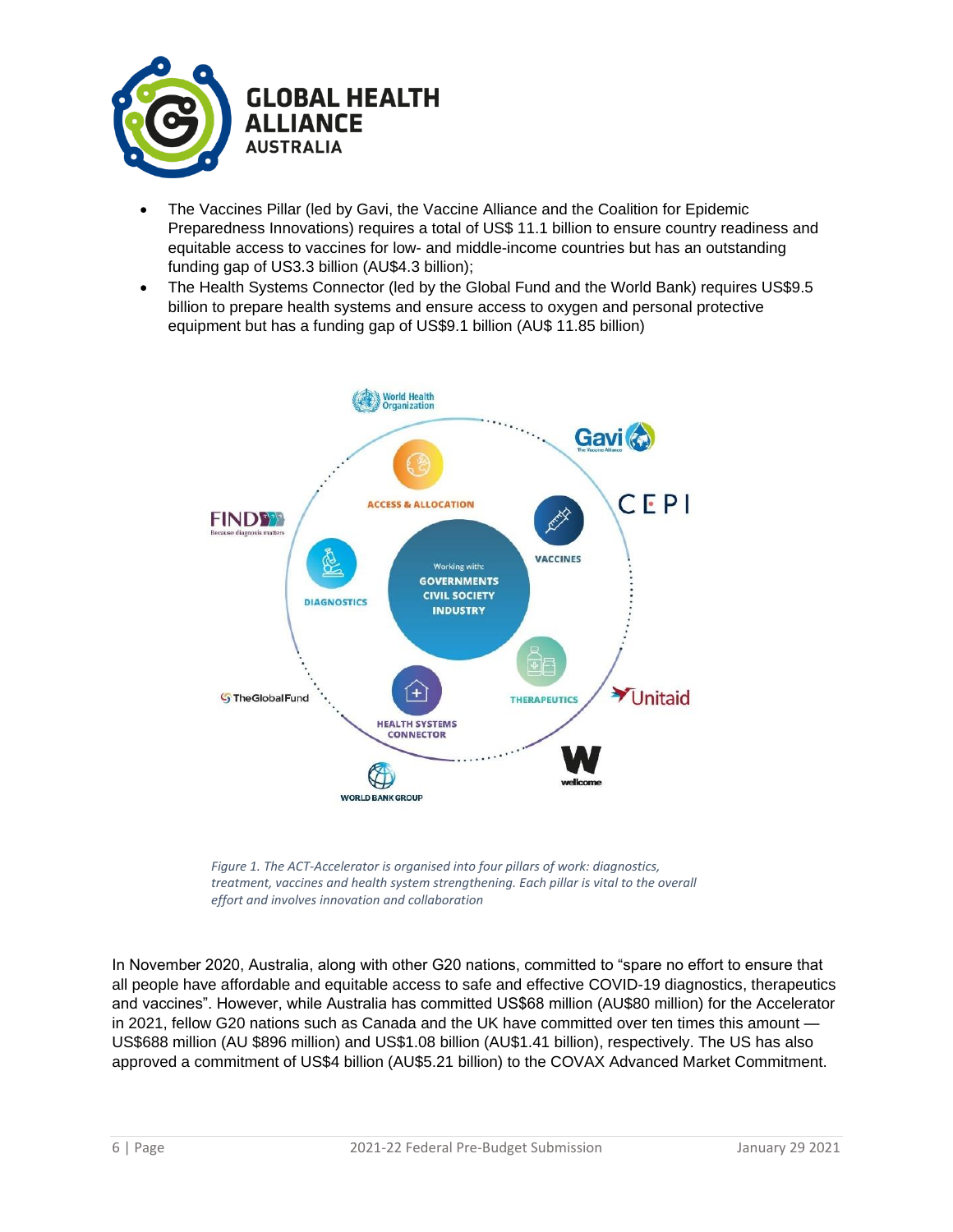

Whilst vaccine progress to date is promising, rapidly increasing infection and mortality rates, combined with the discovery of new, more infectious mutations of COVID-19 make it clear that more than one line of defence is needed against the virus. Effective tests and treatments will also be vital in low- and middleincome countries to help to slow the spread of the virus and save lives as countries wait for vaccines.

This additional investment will supplement Australia's generous Regional Vaccine Access and Health Security Initiative, enhancing value-for-money through pooled purchasing arrangements.

**Recommendation 1:** Consistent with our G20 commitments, and our regional and multilateral interests, increase Australia's contribution to the ACT Accelerator's global COVID-19 response and recovery collaboration by at least \$500 million in the 2021-22 Federal Budget. This increase should be in addition to the existing ODA budget and the new measures announced in 2020-21.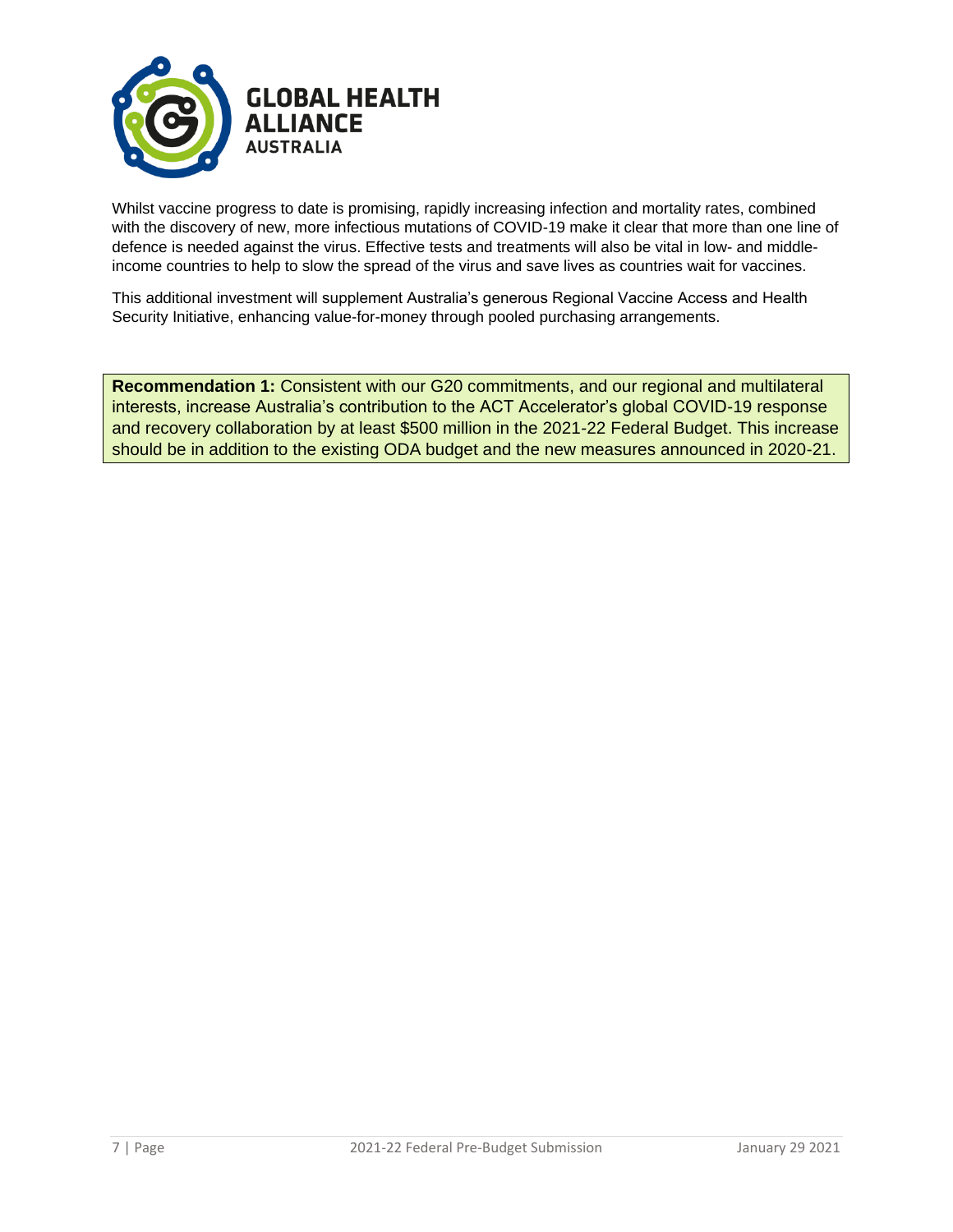

#### **2. Protect hard-fought progress in global health, and mitigate the secondary health impacts of COVID-19**

COVID-19 threatens to reverse the extraordinary health gains made over the past two decades<sup>iii</sup>. In many countries facing a heavy burden of communicable and non-communicable diseases, the knock-on impact of COVID-19 may outweigh the direct impact of the virus.<sup>iv</sup>

Bi-monthly Global Fund surveys in more than 100 countries show that due to lockdowns, restrictions on movement, economic fallout, and the redirection of resources, around 75% of lifesaving HIV, TB and malaria prevention and treatment programs have been moderately to seriously disrupted for the greater part of 2020. Without intervention, infection rates will rise for the first time in many years, and HIV, TB and malaria deaths are predicted to increase by up to 10%, 20%, and 36% in the next 5 years, respectively, as a direct result of the COVID-19 pandemic<sup>y</sup>. Malaria poses the most acute risk, with the risk of doubling or tripling in a single wet season if there are severe disruptions to programming". The Global Fund has indicated that it will require US \$1 billion in the next 12 months to help countries adapt HIV, TB and malaria programs for the COVID-19 context to protect progress and momentum on the three diseasesvil.

In addition, the impact of the pandemic to carry out life-saving immunisation services around the world is putting more than 80 million children aged <1 year at increased risk of diseases like diphtheria, measles and polioviii, according the Gavi, the Vaccine Alliance.

Many public health systems in the Pacific and South East Asia region were already fragile and nearing capacity before the pandemic and are now facing at best being overwhelmed, at worst collapse<sup>ix</sup>. These diseases will not wait as we work to eliminate COVID-19<sup>x</sup>. An inadequate response from Australia to support the mitigation and prevention of the knock-on effects of the pandemic will have grim toll, and result in a social, humanitarian and health security crisis on our doorstep.

**Recommendation 2:** To adapt and maintain the delivery of vital global health programs, and to mitigate the secondary health impacts of COVID-19, the Australian Government should contribute at least \$72.6 million to the Global Fund, and \$60 million to Gavi, the Vaccine Alliance in fiscal year 2021-22, in line with pledges made in 2019 and 2020 to their respective replenishment rounds.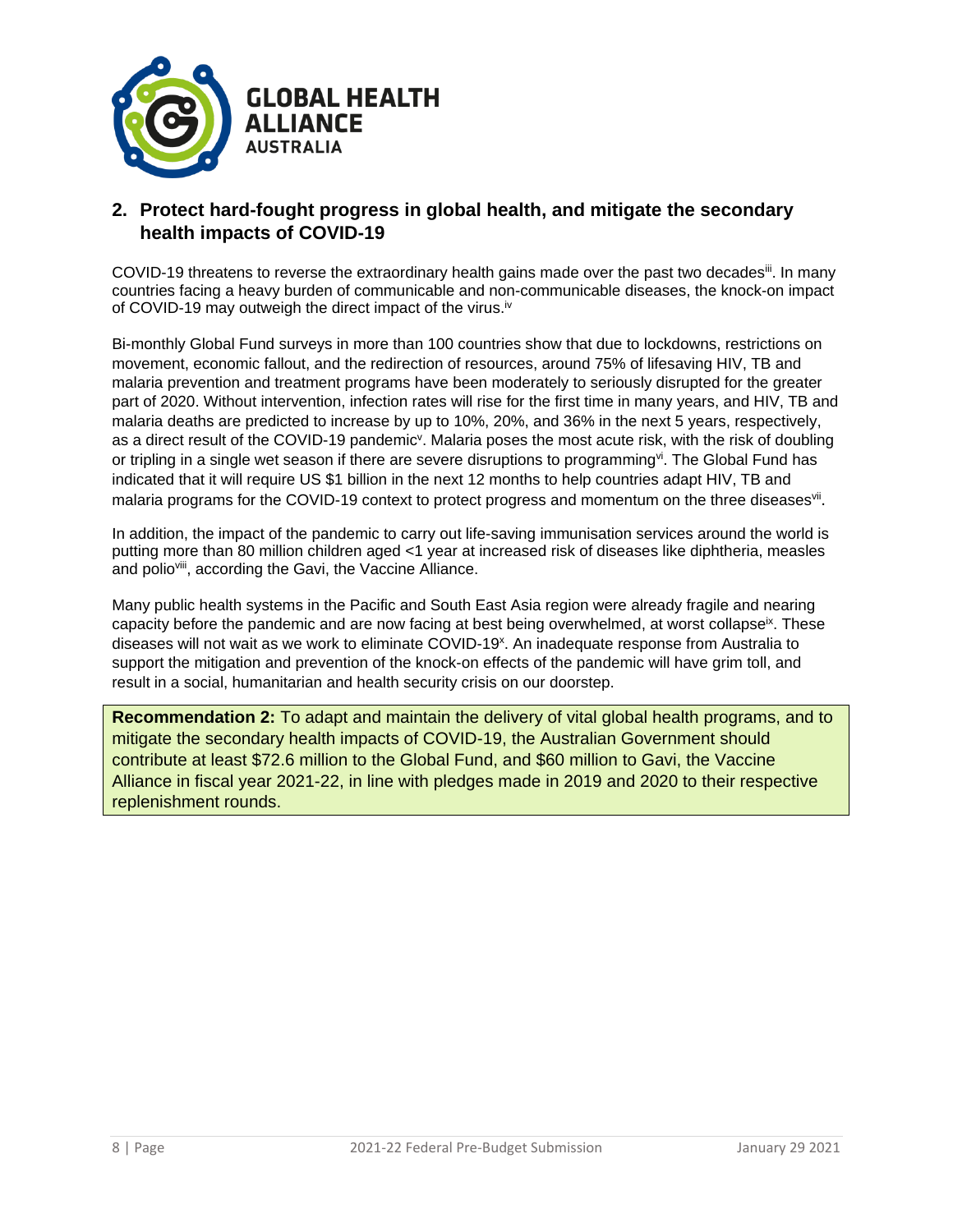

#### **3. Build the Indo-Pacific region's resilience to health security challenges through increased and sustained Official Development Assistance spending.**

Over the past seven years, the Federal Government's Official Development Assistance (ODA) spending has been in continual decline – from \$5.5b<sup>xi</sup> in 2012-13 to \$4.1bn in 2019-20<sup>xii</sup>. That equates to an aid-to-GNI percentage of 0.21% in 2019-20, well below the agreed international benchmark of 0.7%.

In turn, the total health investment in the ODA budget has also decreased from over \$800 million to \$562.5 million in the same time period.

Whilst we welcome the additional support packages that Australia has committed to the global COVID response in 2020-21 – including the \$304.7 million recovery package for the Pacific and Timor-Leste, \$523 million Regional Vaccine Access and Health Security Initiative and the \$80 million contribution to the COVAX Advanced Market Commitment – the Department of Foreign Affairs has made it clear that this support is "targeted and temporary"<sup>xiii</sup>.

Current and future pandemics and the spread of disease pose an enormous threat to the lives and livelihoods of people living in our region, and to advancing the progress of the SDGs. It also threatens Australia's strategic and commercial interests, given our extensive trade, business, and tourism ties with the Indo-Pacific region.

Fundamental to Australia's health security is our neighbouring countries' capacity to effectively prevent, detect and respond to infectious diseases by having resilient and inclusive systems that provide health care for allxiv and the COVID-19 pandemic has exposed the fragility of many health systems in our region and their limited capacity to address the threats they face. A sustained and significant investment in the ODA budget to strengthen health security in the region will be vital to insure against further risk to the region and to protect progress against the SDGs.

**Recommendation 3:** Australia must build our region's resilience to health security challenges through increased and sustained Official Development Assistance spending. The Australian Government and Opposition are urged to jointly agree to a sustained increase to 0.5% of GNI by 2025/26 for ODA spending, with a view to achieving a pathway to the internationally-agreed benchmark of 0.7%.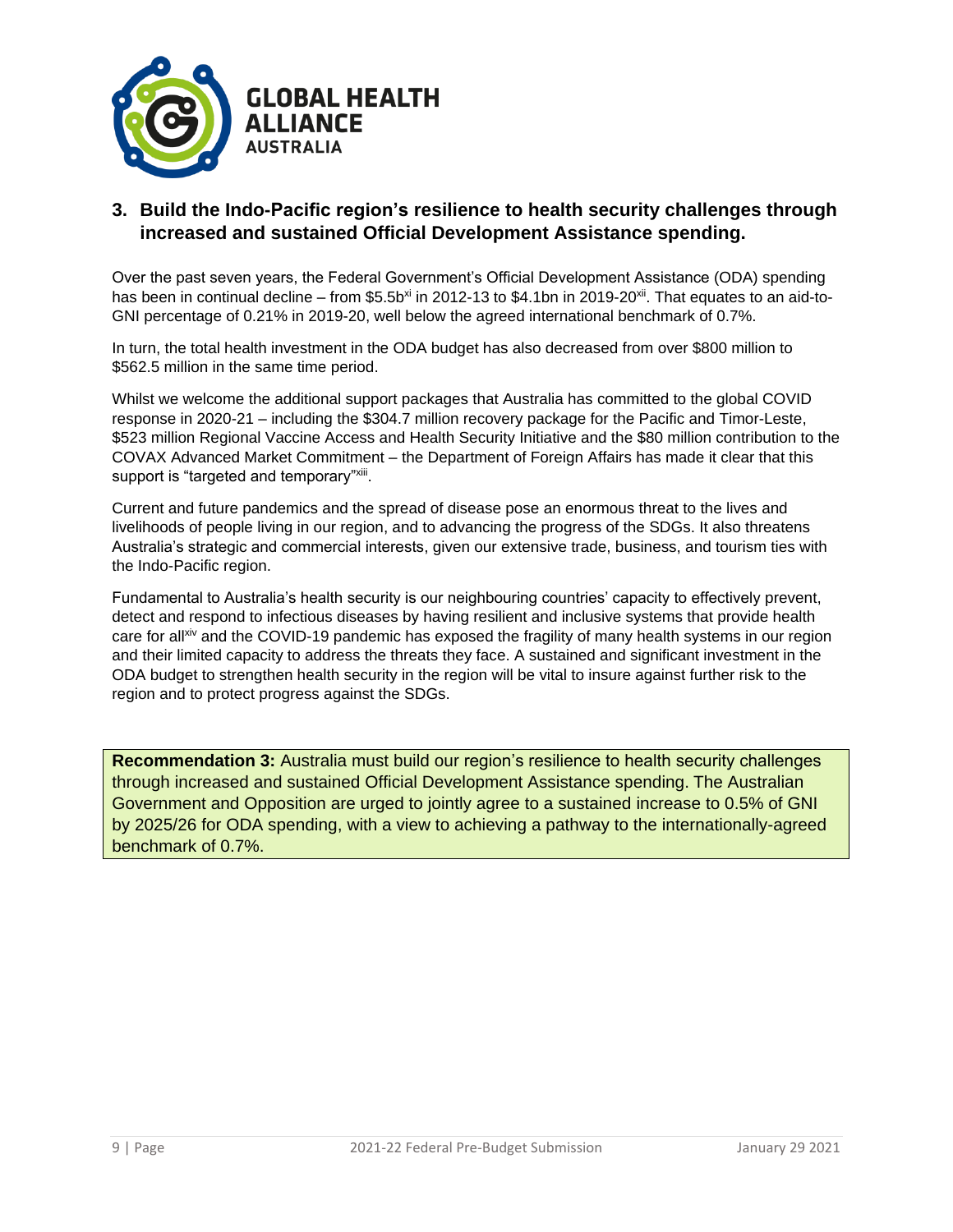

#### **4. Improve Australia's expertise and capacity to prevent, prepare for and respond to global health issues.**

We must ensure that Australia has the expertise and capacity to prevent, prepare for and respond to critical global health issues, such as the current COVID-19 pandemic domestically and across the Indo-Pacific region, and to maximise our ability to respond to future pandemics and other complex national and global infectious diseases.

The opportunity to bring together Australia's expertise from the medical research and public health sector [\(see press release\)](https://about.unimelb.edu.au/newsroom/news/2020/november/australia-to-get-new-hub-for-infectious-diseases-and-global-health) into one, central location will improve individual organisational strengths, and synergistically increase the collective capacity to make an impact.

The new Australian Institutes of Infectious Diseases and Global Health will provide better health outcomes for all Australians and the region via: increased health expertise and knowledge-sharing with 1500 scientists and clinicians in one location; increased International funding opportunities; faster turnaround of vaccines, rapid diagnostics and new therapeutics; greater critical thinking on public health responses; better public health communications; improved modelling capacity; greater global health impact in major diseases such as malaria and TB; improved health security for the region; increased clinical trials and commercialisation opportunities; potential resource and facility-sharing resulting in reduced duplication, increased efficiency and effectiveness.

The Australian Institutes of Infectious Diseases and Global Health will complement the work of existing bodies in Australia and the region such as the Indo-Pacific Centre for Health Security and the recently announced ASEAN Centre for Public Health Emergencies and Emerging Diseases and will seek to open up further opportunities for collaboration and partnerships amongst the network.

The collective impact will give added confidence to the community that expect the government to have effective measures in place that minimise any future health risks to the community and damage to the economy which has occurred during the COVID-19 pandemic.

**Recommendation 4:** The Australian Government should provide \$250 million in funding to support the formation of the Australian Institutes of Infectious Diseases and Global Health and the new facility in Melbourne.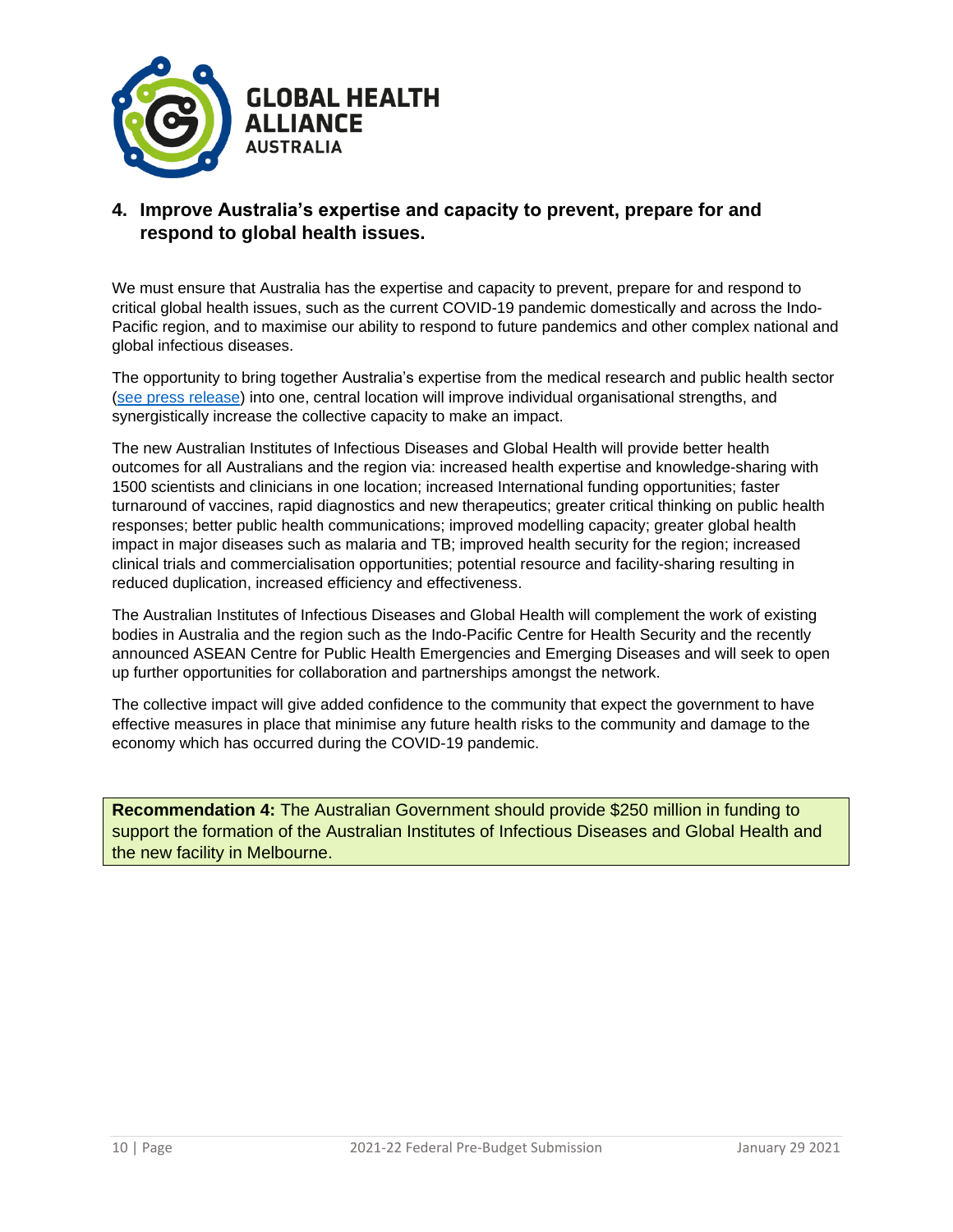

## **5. Acknowledge climate change as a global health emergency and take urgent action through increased investment in research, mitigation and adaptation in our region.**

Climate and environmental change is having significant impacts on human health. In the Indo-Pacific region and in Australia, climate change is raising sea levels, exacerbating the severity of natural disasters, reducing nutrition levels in food, reducing the quality of fresh air with particulate matter and other pollutants and increasing disease produced by unclean water. All present substantial risks for the health of humans, including Australians.

To date, the sense of urgency gripping international policymakers about the intersection between climate change, environmental change and human health has not been reflected in Australian policymaking. This year, the COVID-19 pandemic has clearly demonstrated what happens when a common threat impacts on a community's health and livelihoods. Both climate change and the COVID-19 pandemic share commonalities and converging effects – including that it is the poorest communities who remain the most vulnerable to its impact.

That health and climate change are interwoven is widely accepted, with extensive evidence of their interactions<sup>xv</sup>. Throughout the COVID-19 pandemic, Australian leaders have sought the advice of experts and followed the science to guide their response. They have made policy decisions based on evidence and facts. The same level of pragmatism and commitment must be applied to the science regarding climate change, and its present and future health impacts on Australia and our region.

While the Australian Government is taking initiatives in relation to climate change and global health as separate policy areas, its response to the impacts of climate change on human health across sectors has been more limited. The World Health Organization identifies the health impacts of climate change as one of the world's greatest risks, yet it is not mentioned in the Australian Department of Health's Long-Term National Health Plan<sup>xvi</sup>. Nor is the intersection of health and climate change the focus of any of the 20 initiatives listed as 'areas of national priority' in the department's 10-year, \$5bn investment plan for the Medical Research Future Fund <sup>xvii</sup>. We recommend that this is rectified on both counts.

Similarly, the 2019-2020 Official Development Assistance budget appears to contain no financial support for interventions and programs to help regional health systems adapt to climate change.

It is critical that the Australian Government urgently dedicate resources to addressing this issue.

**Recommendation 5:** We recommend that the Government draw on funds allocated to the \$2 billion Australian Infrastructure Financing Facility for the Pacific to address serious climatesensitive health challenges across the region. This could respond to the work undertaken by 13 Pacific Health Ministers which identifies the top 10 climate-sensitive health issues and the related investments required to address them.<sup>xviii</sup>

In addition, the establishment of a facility which develops policy-relevant health and climate change research in partnership with those industry sectors most affected such as agriculture, would greatly assist policy makers in determining which interventions will assist those most directly impacted by climate change. This work could utilise the skills of Indigenous Peoples and colleagues in the Pacific who are already experiencing the impacts of climate variability on their health and livelihoods.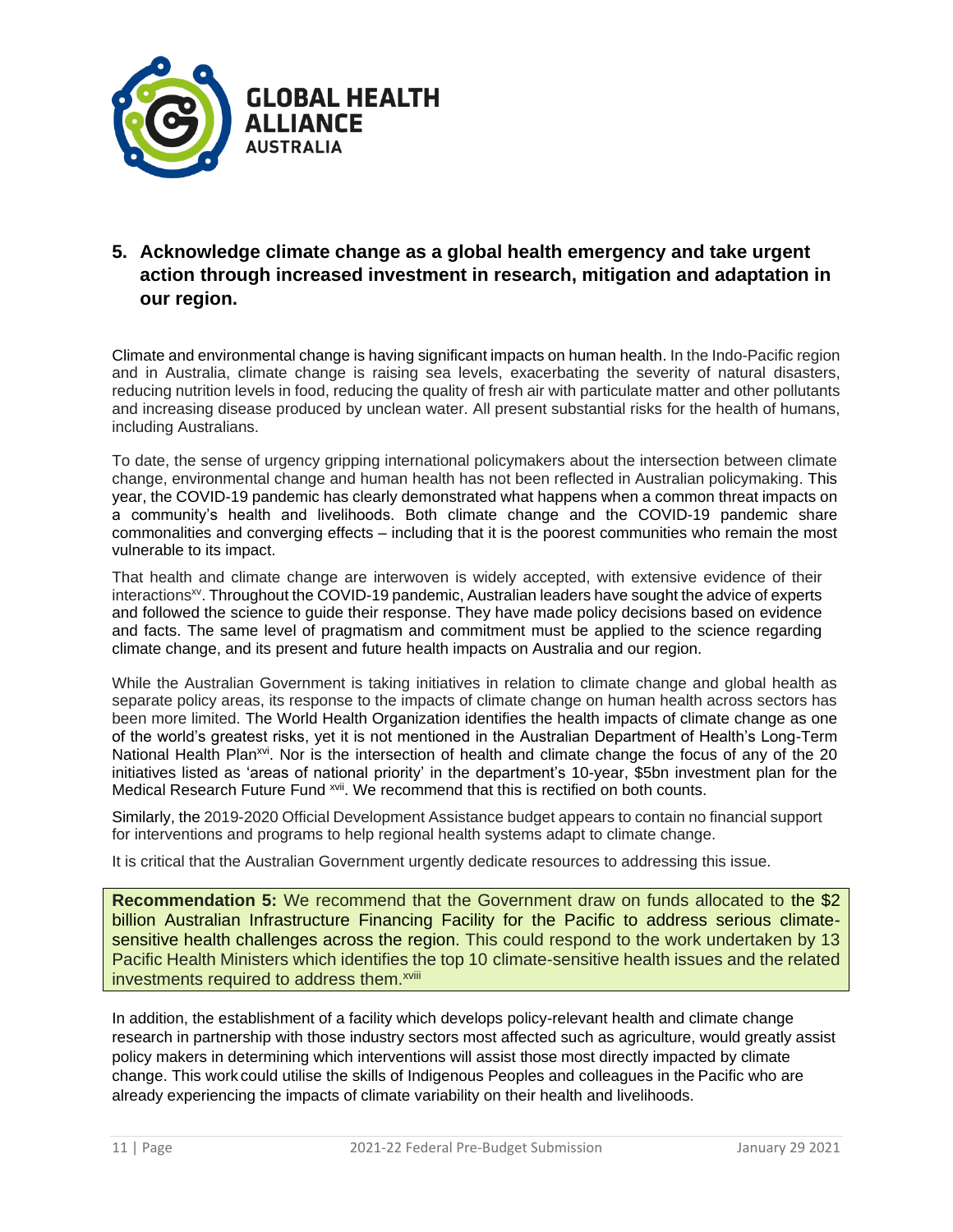

**Recommendation 6:** We recommend that the Australian Government establish a multiinstitutional Health and Climate Change Research Facility, based in rural Australia with a financial contribution of at least \$20 million over four years.